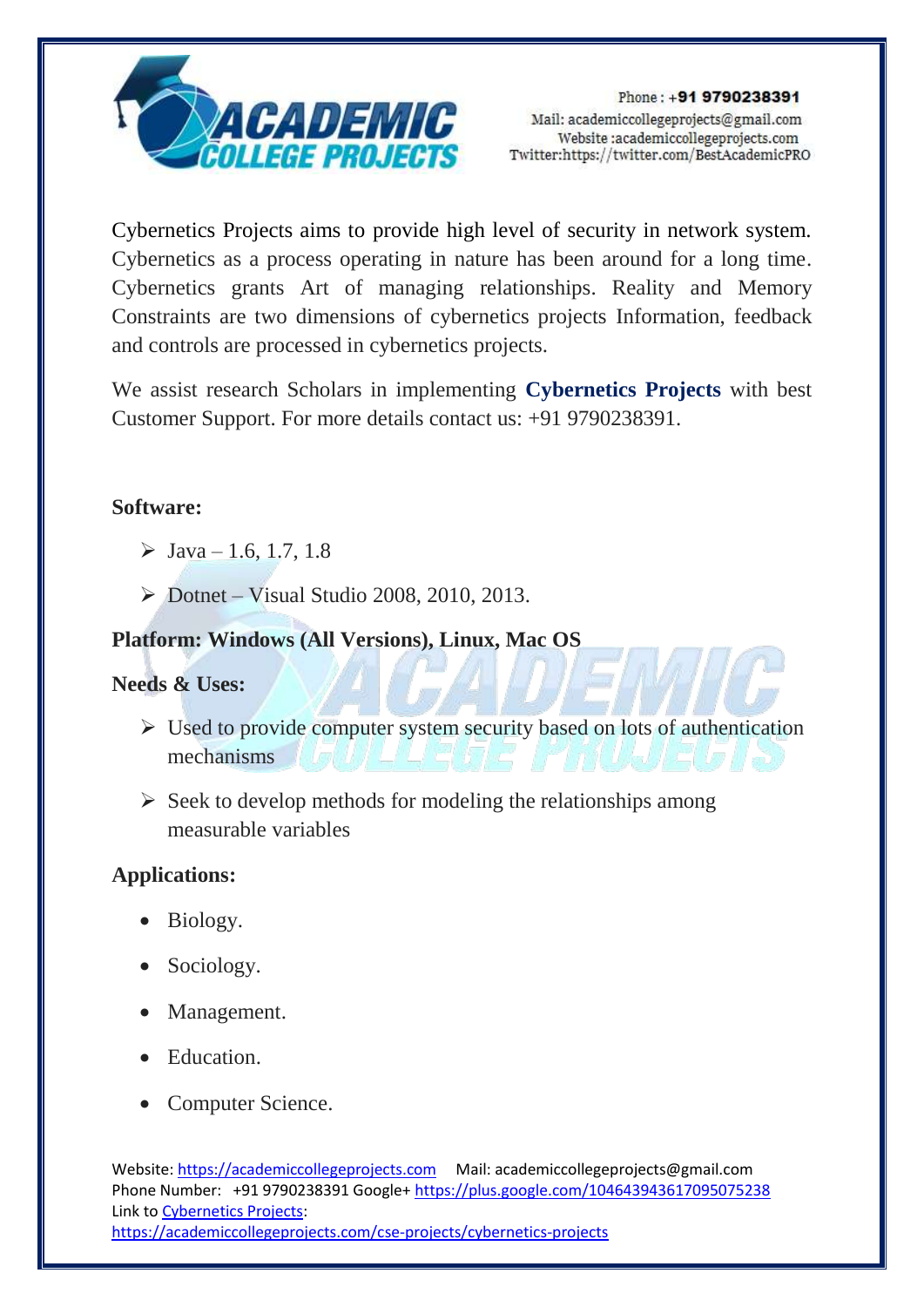

Phone: +91 9790238391 Mail: academiccollegeprojects@gmail.com Website:academiccollegeprojects.com Twitter:https://twitter.com/BestAcademicPRO

## **Steps involved in Cybernetics Projects.**

- $\triangleright$  Information: Described as a representational flow.
- $\triangleright$  Control: Agent acting upon another part of the system.
- $\triangleright$  Feedback: Provides a relation to the control.

#### Sample Cybernetics Projects Topics.

| SI             | IEEE Cybernetics Project Titles.                                                                                                                                  |
|----------------|-------------------------------------------------------------------------------------------------------------------------------------------------------------------|
| $\mathbf{1}$   | Towards a Cybernetics-Based Communication Framework for IT Governance.                                                                                            |
| $\overline{2}$ | Systems theory, systems thinking.                                                                                                                                 |
| $\overline{3}$ | Complex system governance: Theory to practice challenges for system of systems                                                                                    |
|                | engineering.                                                                                                                                                      |
| $\overline{4}$ | A Clustering-Based Approach to Enriching Code Foraging Environment.                                                                                               |
| $\overline{5}$ | Posthuman Performance and Cyborg Informatics.                                                                                                                     |
| $\overline{6}$ | Optimal Group Size for Software Change Tasks: A Social Information Foraging                                                                                       |
|                | Perspective.                                                                                                                                                      |
| 7 <sup>1</sup> | Simulation of high performance energy efficient human brain on 28nm FPGA.                                                                                         |
| 8              | Co-NP-Hardness of the Soundness Problem for Asymmetric-Choice Workflow Nets.                                                                                      |
| 9              | Fault Diagnosis in Discrete-Event Systems with Incomplete Models: Learnability and                                                                                |
|                | Diagnosability.                                                                                                                                                   |
| 10             | On the Complexity of Deciding Soundness of Acyclic Workflow Nets.                                                                                                 |
| 11             | Optimal Backup Distribution in 1-out-of- N Cold Standby Systems.                                                                                                  |
| 12             | A Consistency-Specificity Trade-Off to Select Source Behavior in Information Fusion.                                                                              |
| 13             | Corrections to "Deadlock Prevention for a Class of Petri Nets With Uncontrollable and                                                                             |
|                | Unobservable Transitions".                                                                                                                                        |
| 14             | On Integral Invariants for Effective 3-D Motion Trajectory Matching and Recognition.                                                                              |
| 15             | Scale and Orientation Invariant Text Segmentation for Born-Digital Compound Images.                                                                               |
| 16             | Ensemble and Arithmetic Recombination-Based Speciation Differential Evolution for                                                                                 |
|                | Multimodal Optimization.                                                                                                                                          |
| 17             | The k-Unanimity Rule for Self-Organized Decision-Making in Swarms of Robots.                                                                                      |
| 18             | Effective Approaches to Adaptive Collaboration via Dynamic Role Assignment.                                                                                       |
| 19             | Evolving Scale-Free Networks by Poisson Process: Modeling and Degree Distribution.                                                                                |
| 20             | Parameter Selection of Gaussian Kernel for One-Class SVM.                                                                                                         |
| 21             | Image Classification With Densely Sampled Image Windows and Generalized Adaptive                                                                                  |
|                | Multiple Kernel Learning.                                                                                                                                         |
| 22             | Dynamical Behaviors of Multiple Equilibria in Competitive Neural Networks With                                                                                    |
|                | Discontinuous Nonmonotonic Piecewise Linear Activation Functions.                                                                                                 |
| 23             | Binarization With Boosting and Oversampling for Multiclass Classification.                                                                                        |
| 24             | Generalized 2-D Principal Component Analysis by Lp-Norm for Image Analysis.                                                                                       |
| 25             | Improved Memetic Algorithm Based on Route Distance Grouping for Multiobjective Large                                                                              |
|                | $\mathbf{u} = \mathbf{u} - \mathbf{u}$ , $\mathbf{u} = \mathbf{u} - \mathbf{u}$ , $\mathbf{u} = \mathbf{u} - \mathbf{u}$ , $\mathbf{u} = \mathbf{u} - \mathbf{u}$ |

Website[: https://academiccollegeprojects.com](https://academiccollegeprojects.com/) Mail: academiccollegeprojects@gmail.com Phone Number: +91 9790238391 Google+<https://plus.google.com/104643943617095075238> Link to [Cybernetics Projects:](https://academiccollegeprojects.com/cse-projects/cybernetics-projects) <https://academiccollegeprojects.com/cse-projects/cybernetics-projects>